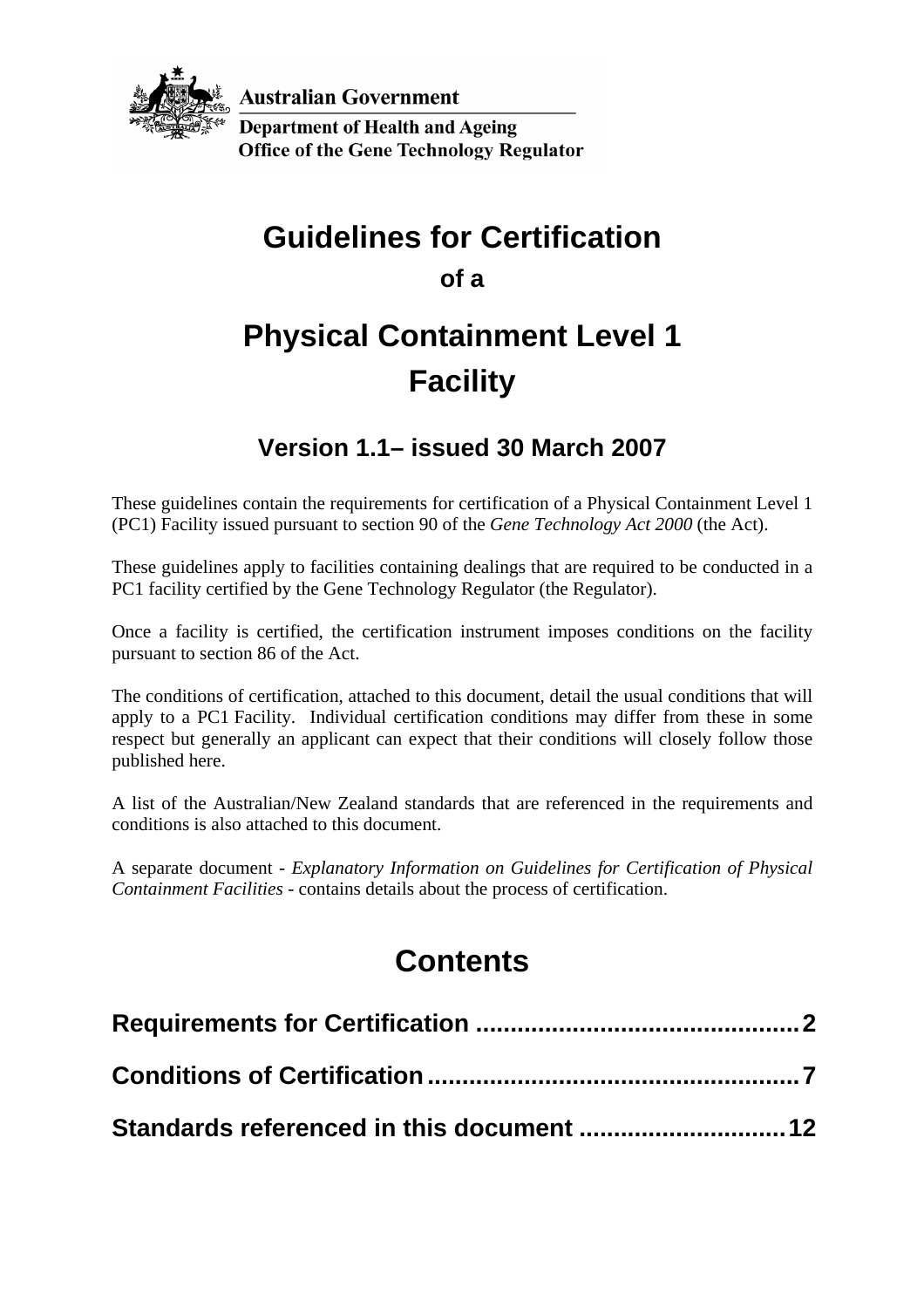## <span id="page-1-0"></span>**Requirements for Certification**

#### **Physical Containment Level 1 Facility Version 1.1 – issued 30 March 2007**

#### CONTAINMENT REQUIREMENTS THAT MUST BE MET IN ORDER FOR A PHYSICAL CONTAINMENT LEVEL 1 (PC1) FACILITY TO BE CERTIFIED BY THE GENE TECHNOLOGY REGULATOR (THE REGULATOR).

Section 90 of the *Gene Technology Act 2000*

These are the requirements for the certification of a PC1 Facility issued under section 90 of the *Gene Technology Act 2000* (the Act) and, as applicable, corresponding State legislation. These requirements apply to applications for certification of PC1 Facilities received on or after the day on which these guidelines take effect.

To be granted certification, a facility must meet each of the requirements for certification of a PC1 Facility, unless the facility receives a written exemption from meeting a particular requirement from the Regulator or a delegate of the Regulator.

## **Definitions**

Unless defined otherwise in these guidelines, words and phrases used in the guidelines have the same meaning as in the Act and the *Gene Technology Regulations 2001*.

Words in the singular include the plural and words in the plural include the singular.

Where any word or phrase is given a defined meaning, any other part of speech or other grammatical form in respect of that word has a corresponding meaning.

Where a word in the text is **bolded**, it indicates that the word has been defined (see below).

**aerosol Particulate matter, solid or liquid, small enough to remain** suspended in air.

**autoclave** Pressure steam steriliser.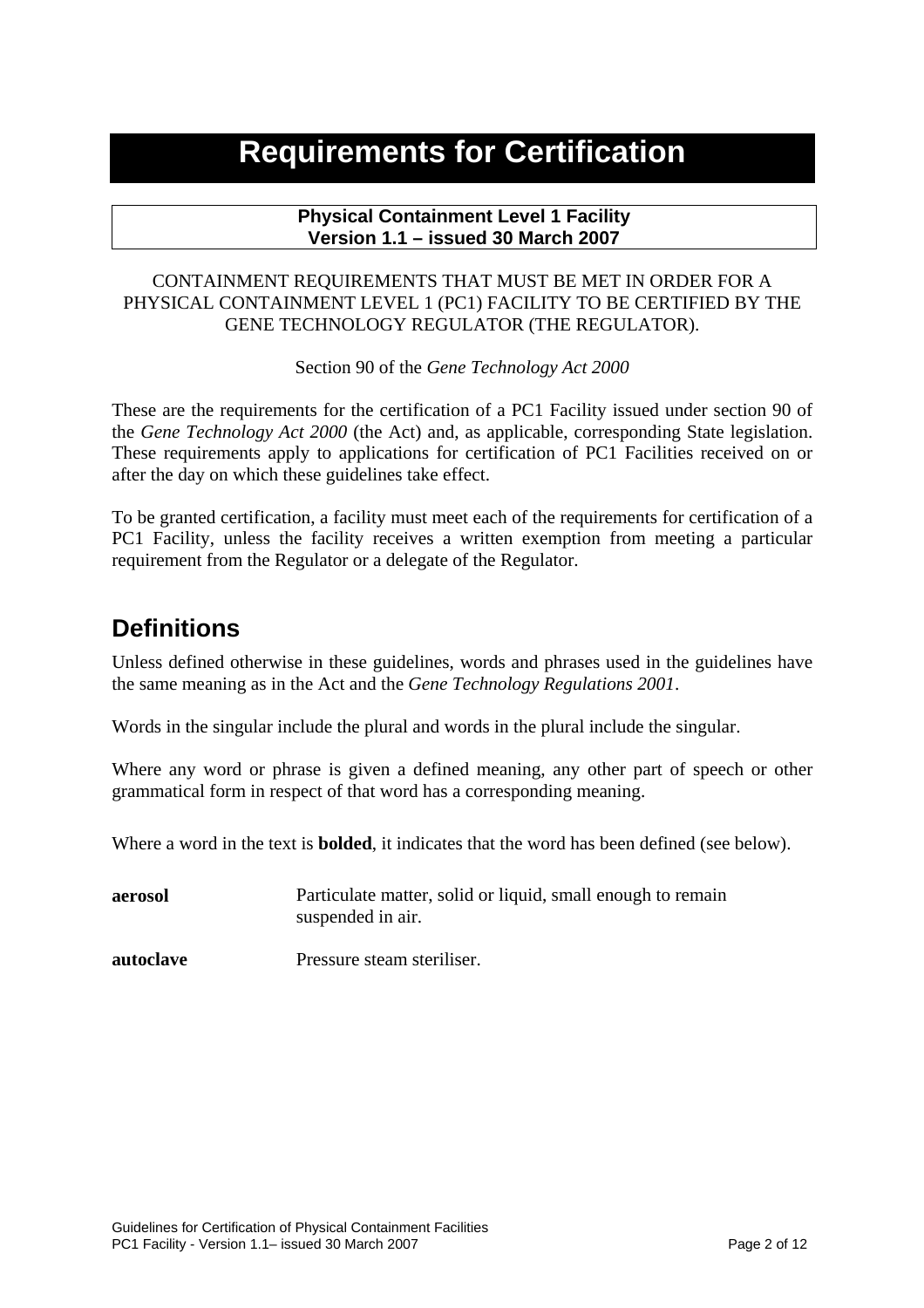| dealing or deal with | In relation to a GMO, means the following:<br>(a) conduct experiments with the GMO;<br>(b) make, develop, produce or manufacture the GMO;<br>$(c)$ breed the <b>GMO</b> ;<br>(d) propagate the $GMO$ ;<br>(e) use the GMO in the course of manufacture of a thing that is<br>not the GMO;<br>(f) grow, raise or culture the $GMO$ ;<br>$(g)$ import the <b>GMO</b> ;<br>and includes the possession, supply, use, transport or disposal of the<br>GMO for the purposes of, or in the course of, a dealing mentioned<br>in any of the paragraphs $(a)$ to $(g)$ . |
|----------------------|------------------------------------------------------------------------------------------------------------------------------------------------------------------------------------------------------------------------------------------------------------------------------------------------------------------------------------------------------------------------------------------------------------------------------------------------------------------------------------------------------------------------------------------------------------------|
| decontamination      | A physical or chemical process which kills or renders non-viable the<br><b>GMOs</b> being <b>dealt</b> with in the <b>facility</b> , but does not necessarily<br>result in sterility.                                                                                                                                                                                                                                                                                                                                                                            |
| environment          | Includes:<br>(a) ecosystems and their constituent parts;<br>(b) natural and physical resources; and<br>(c) the qualities and characteristics of locations, places and<br>areas.                                                                                                                                                                                                                                                                                                                                                                                  |
| facility             | The whole of the space that is to be certified by the Regulator to a<br>specific level of containment.                                                                                                                                                                                                                                                                                                                                                                                                                                                           |
| <b>GM</b>            | Genetically Modified.                                                                                                                                                                                                                                                                                                                                                                                                                                                                                                                                            |
| <b>GMO</b>           | Genetically Modified Organism.                                                                                                                                                                                                                                                                                                                                                                                                                                                                                                                                   |
| PC1                  | Physical Containment Level 1.                                                                                                                                                                                                                                                                                                                                                                                                                                                                                                                                    |
| primary container    | The container directly surrounding the GMO.                                                                                                                                                                                                                                                                                                                                                                                                                                                                                                                      |
| sealed               | Able to contain and prevent the escape/release of all GMOs or GM<br>reproductive material (including pollen or gametes), including<br>during standard transport conditions.                                                                                                                                                                                                                                                                                                                                                                                      |
| secondary container  | The container immediately surrounding the primary container.                                                                                                                                                                                                                                                                                                                                                                                                                                                                                                     |
| the Regulator        | The Gene Technology Regulator.                                                                                                                                                                                                                                                                                                                                                                                                                                                                                                                                   |
| unbreakable          | Able to maintain integrity under all reasonably expected conditions<br>of transport such as pressures, forces, impacts, temperatures and<br>moisture.                                                                                                                                                                                                                                                                                                                                                                                                            |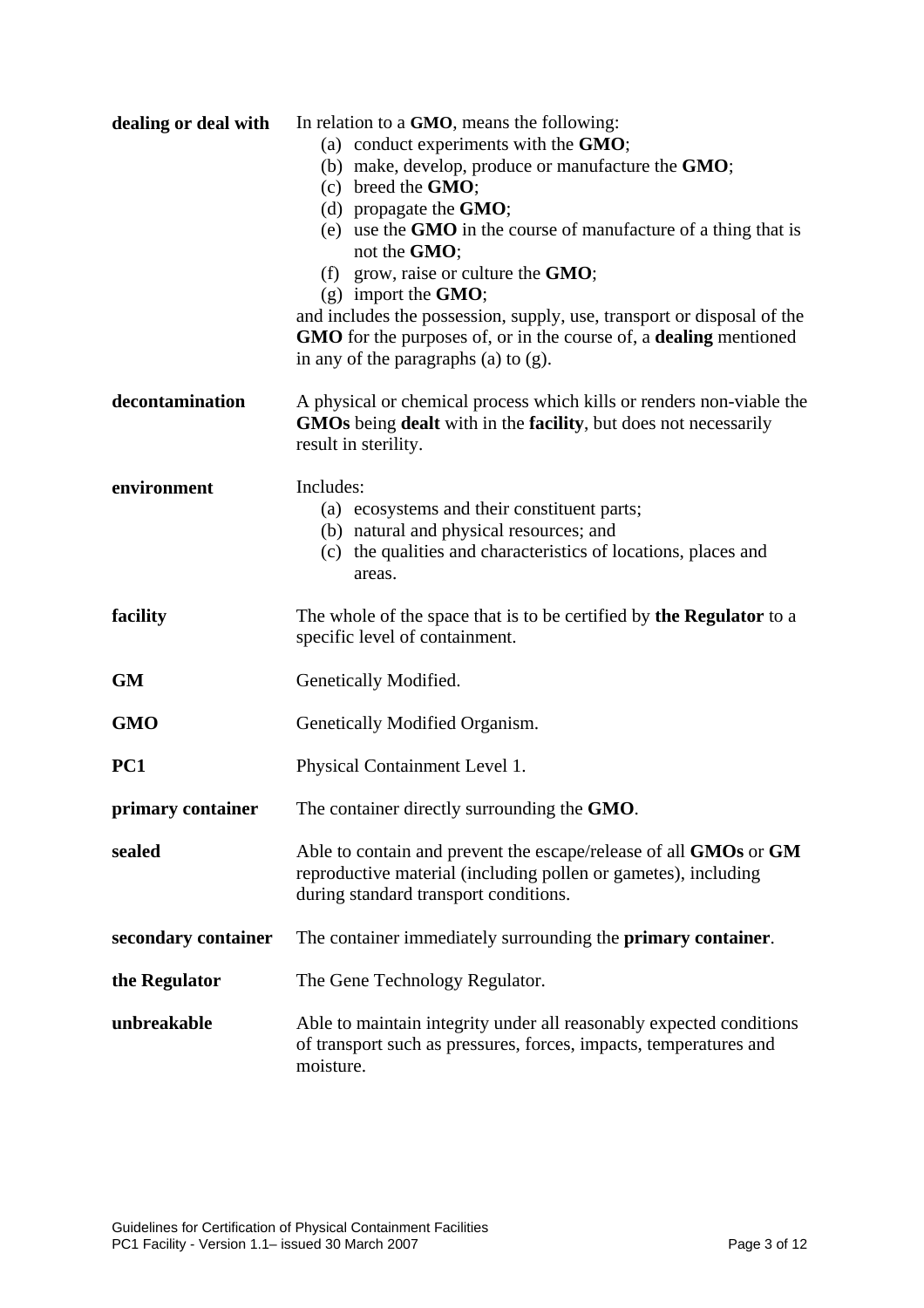## **General requirements**

1. The applicant must be able to demonstrate a capacity to comply with the conditions of certification that will be generally applied to a certified PC1 Facility. These conditions are attached to this document.

## **Facilities and fittings requirements**

#### **What 'Facilities and fittings requirements' must be met?**

| If the <b>facility</b> will contain <b>dealings</b> with <b>GM</b> animals only, the<br><b>facility</b> must comply with the requirements in the following<br>sections:                                                                                                                                                                          | Facilities and fittings<br>$(A) \& (B)$      |
|--------------------------------------------------------------------------------------------------------------------------------------------------------------------------------------------------------------------------------------------------------------------------------------------------------------------------------------------------|----------------------------------------------|
| If the facility will contain dealings with GM micro-organisms<br>only, the <b>facility</b> must comply with the requirements in the<br>following sections:                                                                                                                                                                                       | Facilities and fittings<br>$(A)$ & $(C)$     |
| If the <b>facility</b> will contain <b>dealings</b> with <b>GM</b> micro-organisms<br>within an animal(s), the <b>facility</b> must comply with the<br>requirements in the following sections:<br>Note: if the <b>dealing</b> involves <b>GM</b> micro-organisms within a non- <b>GM</b> animal,<br>the animal must be treated as if it were GM. | Facilities and fittings<br>(A), (B) & (C)    |
| If the <b>facility</b> will contain <b>dealings</b> with non- <b>GM</b> plants that<br>contain or host <b>GMOs</b> , the <b>facility</b> must comply with the<br>requirements in the following sections:                                                                                                                                         | Facilities and fittings<br>$(A), (C) \& (D)$ |

#### **A) Requirements for all facilities containing dealings with GMOs**

2. The **facility** to be certified must be a fully enclosable space bounded by walls, doors, windows, floors and ceilings.

> NOTE: The walls, doors, windows, floors and ceilings form the physical containment barrier around the area where **dealings** with **GMOs** will be conducted.

#### **B) Requirements for facilities containing dealings with GM animals**

- 3. Doors, and windows that are able to be opened, must be lockable. Windows that are able to be opened must be screened to prevent the entry or exit of arthropods.
- 4. Except when persons are entering or exiting the **facility**, doors of the **facility** must be closed while **GM** animals are contained there. Windows and doors must be locked when **facility** personnel are not in attendance.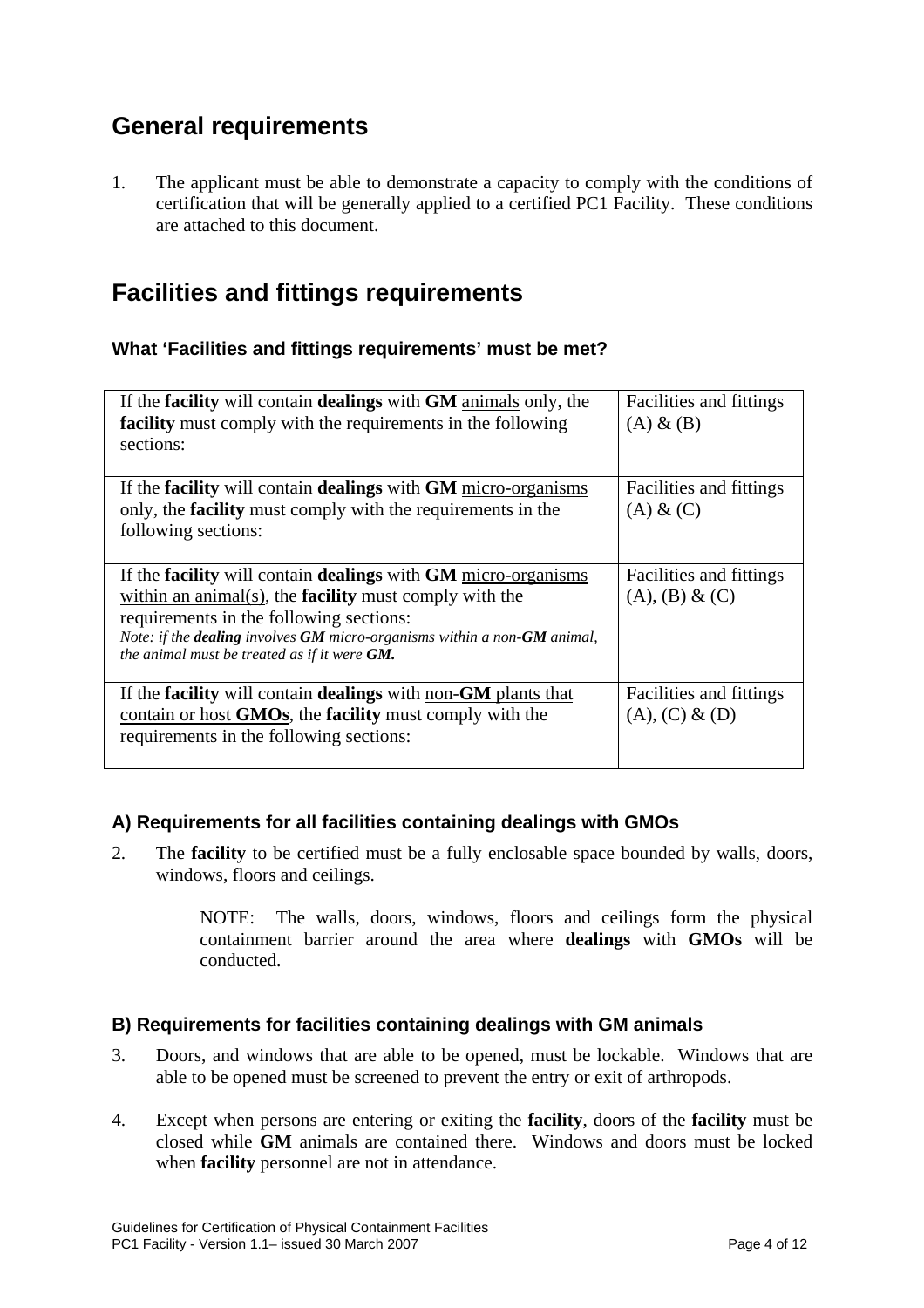- 5. The **facility** boundaries (doors, walls, floors, ceilings etc.) must be designed to prevent the escape of the **GM** animals being contained.
- 6. Any openings in the **facility** walls, ceiling or roof, such as air vents, must be screened with rodent proof mesh.
- 7. If the **facility** has drainage exits, they must be fitted with barriers (e.g. floor wastes or mesh) to prevent rodents or any other animals from entering the **facility** via the drains and to prevent the escape of animals from the **facility**. Where a **dealing** being conducted in the **facility** involves animals containing a **GMO** capable of being transmitted by arthropods, the drains must also be designed to prevent arthropods from entering or leaving the **facility** via the drains (e.g. by use of liquid traps permanently filled with water, or by a mesh that acts as a barrier to both arthropods and rodents).

#### **C) Requirements for facilities containing dealings with GM micro-organisms**

- 8. Floors and benches in the **facility** must be cleanable, easily **decontaminated** and resistant to damage by the cleaning agents and/or disinfectants that will be used in the **facility**.
- 9. The **facility** must contain either a wash basin or some other means of **decontaminating** hands.

NOTE: **Decontamination** of hands is considered an important means of preventing unintentional release of **GM** micro-organisms. Alternatives to wash basins, such as dispensers filled with **decontaminant** solutions, are considered suitable.

10. Designated storage or hanging provisions for protective clothing must be available within the **facility**.

#### **D) Requirements for facilities containing dealings with non-GM plants that contain or host GMOs**

- 11. Transparent sections may be used in walls, doors and ceilings if required.
- 12. All boundaries of the **facility** must be rigid and durable, must be suitable for the **environment** in which the **facility** is located, and must withstand expected wear and tear without risking loss of containment. Any transparent sections of the **facility** boundary must made of glass, polycarbonate sheeting or other similar durable material. All boundaries must be impact resistant or must be protected from impact.

NOTE: 'Impact resistant' or 'protected' refers to the ability of the boundaries to withstand exposure to events such as hailstones, wind-borne debris, birds and objects displaced by equipment or machinery such as lawnmowers.

13. The **facility** must be designed to prevent the entry of surface run-off water.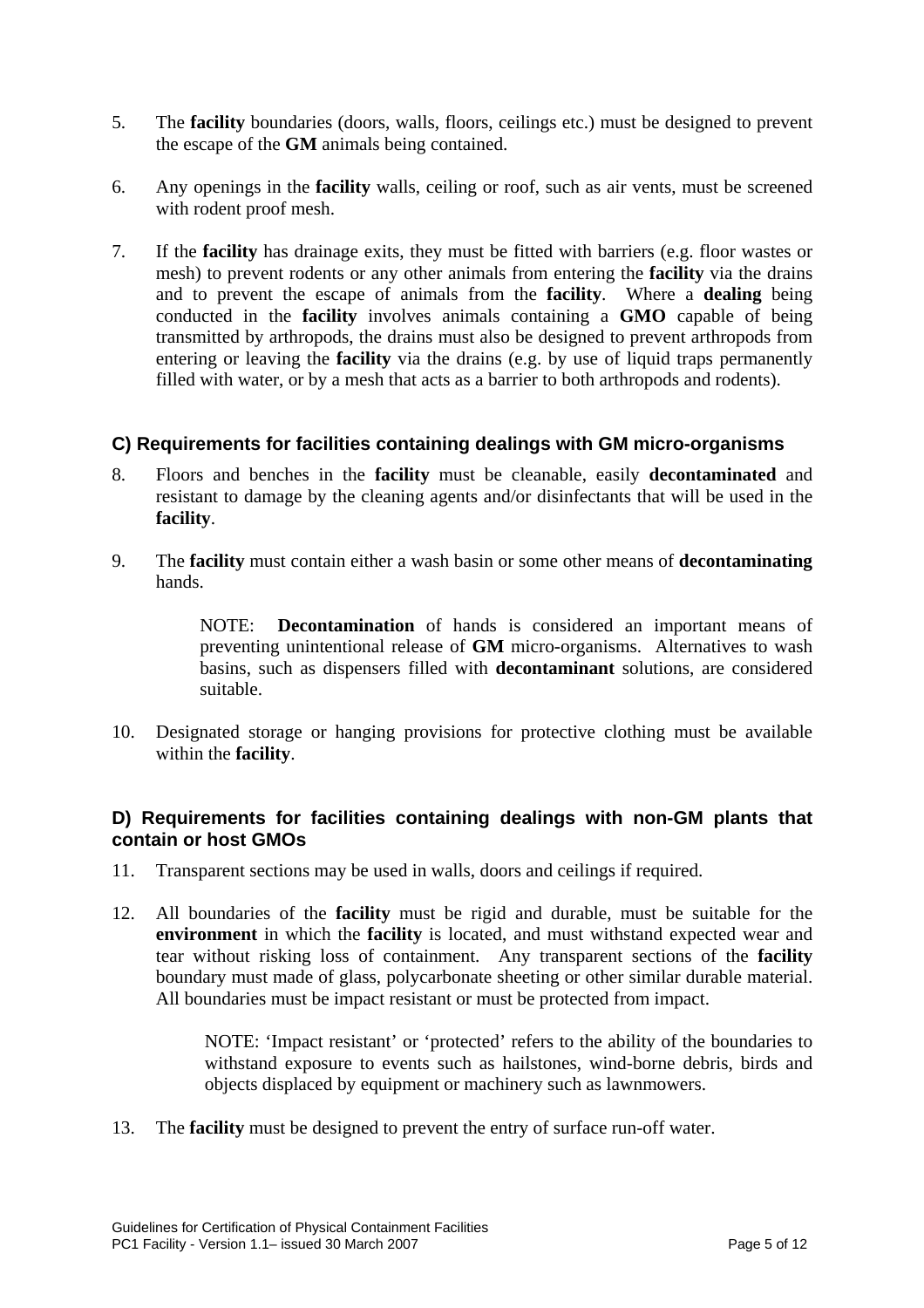- 14. Any openings in the walls, ceiling or roof, such as windows, vents and air-conditioning or ventilation inlets and outlets, must be screened or filtered at the containment boundary to prevent entry or exit of arthropods and, where applicable, the escape of any arthropod vectors used for pollination. The screening material must be of a material mechanically strong enough to withstand the airflow load, remain undamaged with regular cleaning, and resist corrosion.
- 15. If the **facility** has drainage exits, they must be fitted with a barrier such as mesh, grilles or floor wastes, to prevent entry of rodents and arthropods.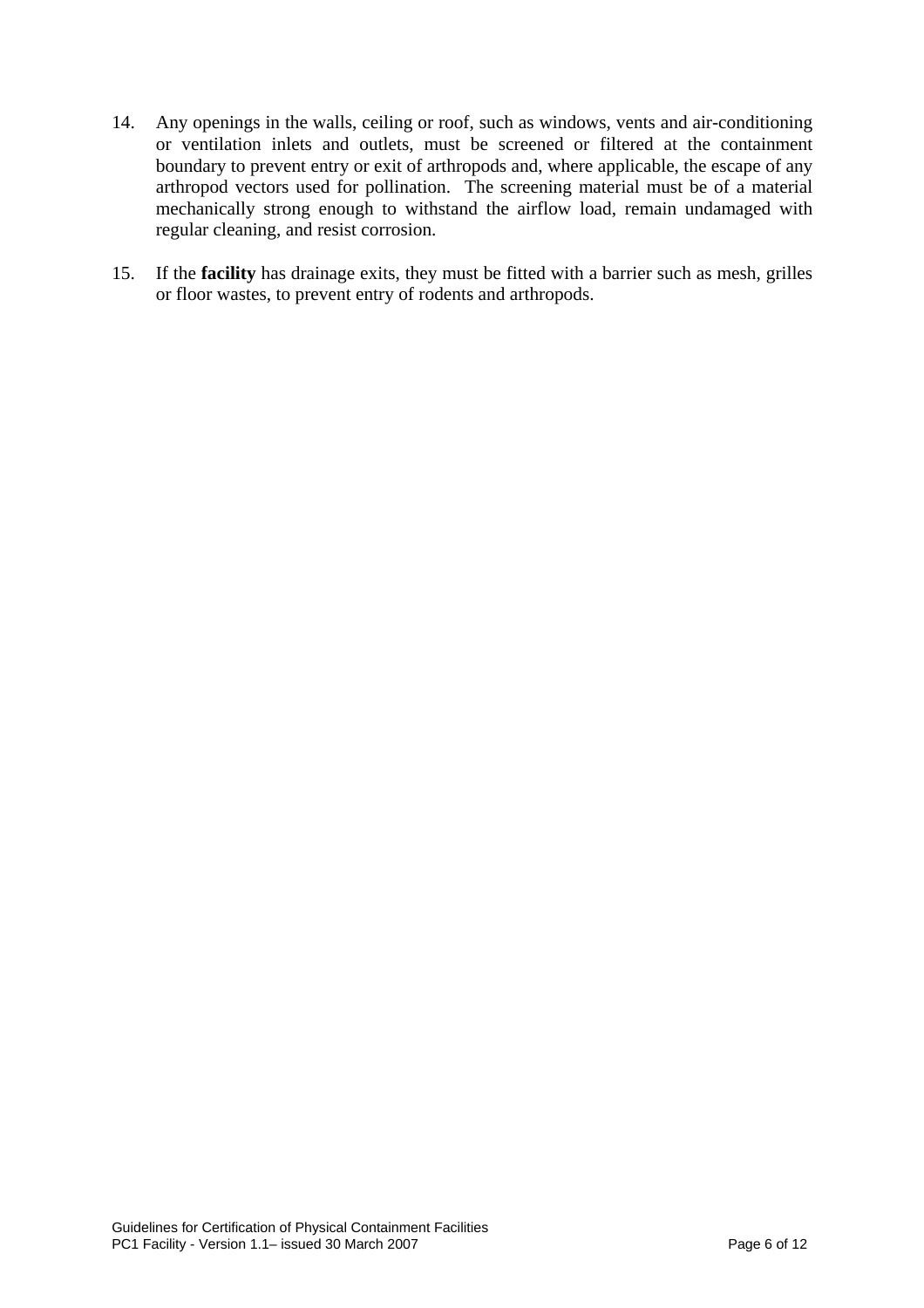## <span id="page-6-0"></span>**General conditions of certification**

## **Facilities and fittings conditions**

1. The certification holder must ensure that the physical attributes of the **facility** and fittings are maintained so that the relevant 'Facilities and fittings requirements' for certification continue to be met.

> NOTE: If the type of **dealings** change, the certification holder must ensure the 'Facilities and fittings requirements' applicable to the new **dealings** are met. For example, if the **facility** was originally used for **dealings** with micro-organisms and will now be used for **dealings** with animals, then any unlockable doors would need to be modified so they are lockable.

- 2. If the certification holder is not the owner of the **facility** and does not have the authority to maintain the **facility** and fittings, the certification holder must notify **the Regulator** in writing if the owner of the **facility** is incapable of carrying out, or refuses to carry out, or otherwise does not carry out, any maintenance required to continue to meet the 'Facilities and fittings requirements'.
- 3. Each access door to the **facility** must be labelled with a **PC1** sign as supplied by the **OGTR** so that persons entering the **facility** are able to clearly see they are entering a certified **PC1 facility**. Emergency only exits must not be used except in emergencies.

NOTE: Signs do not need to be displayed on or next to the outside of dedicated "emergency only" exits. Signs may be stuck onto removable fixtures, such as backing boards or plastic frames, which must be secured to the door or adjacent wall and must not be transferred to any other location.

### **Obligations of the holder of certification in respect of users of the facility**

- 4. While any **dealings** with **GMOs** are being conducted in the **facility**, the certification holder must ensure that access to the **facility** is restricted to authorised persons.
- 5. For purposes of the previous condition, an authorised person is:
	- (a) A person who:
		- (i) intends to undertake **dealings,** and has been notified of and trained in the **PC1** behavioural conditions listed below, and
		- (ii) has agreed to comply with those behavioural conditions, and
		- (iii) has not been excluded from the **facility** by the certification holder on the direction of **the Regulator**; or
	- (b) An individual, or class of person, who does not intend to undertake **dealings** and has the permission of the certification holder, its representative or the **facility** manager, to enter the **facility**.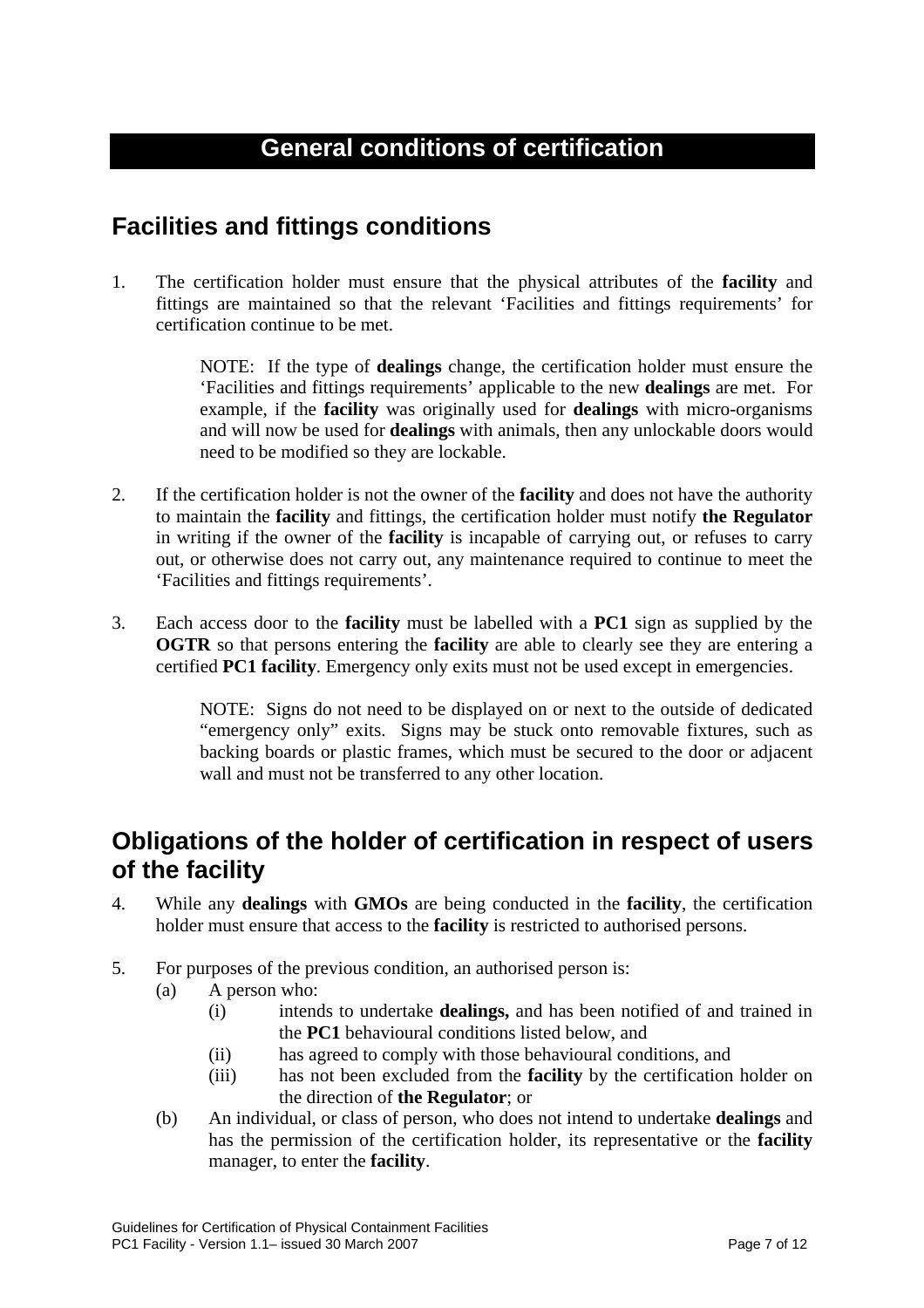- 6. If **the Regulator** directs the certification holder to exclude a person or class of person from entry to the **facility**, the certification holder must exclude that person or class of person from the **facility** unless and until otherwise directed by **the Regulator**.
- 7. If **the Regulator** directs the certification holder to admit a person or class of person to the **facility** subject to conditions, the certification holder must only admit the person or class of person subject to those conditions.
- 8. Before admitting a person or class of person subject to conditions, the certification holder must notify the person of any conditions that would apply to them.
- 9. **The Regulator** or a person authorised by **the Regulator** must, at all reasonable times, be allowed to enter the **facility** for the purposes of auditing or monitoring the conditions applying to the **facility** and any **dealings** being conducted in it.

## **Behavioural conditions relating to dealings conducted in the facility**

| If the facility will contain dealings with GM animals not<br>containing micro-organisms, the conditions in the following<br>sections must be complied with:                                                                                                                                                                         | <b>Behavioural conditions</b><br>$(A) \& (B)$      |
|-------------------------------------------------------------------------------------------------------------------------------------------------------------------------------------------------------------------------------------------------------------------------------------------------------------------------------------|----------------------------------------------------|
| If the <b>facility</b> will contain <b>dealings</b> with <b>GM</b> micro-organisms,<br>the conditions in the following sections must be complied with:                                                                                                                                                                              | <b>Behavioural conditions</b><br>$(A)$ & $(C)$     |
| If the <b>facility</b> will contain <b>dealings</b> with <b>GM</b> micro-organisms<br>within an animal( $s$ ), the conditions in the following sections<br>must be complied with:<br>Note: if the <b>dealing</b> involves <b>GM</b> micro-organisms within a non- <b>GM</b> animal,<br>the animal must be treated as if it were GM. | <b>Behavioural conditions</b><br>(A), (B) & (C)    |
| If the <b>facility</b> will contain <b>dealings</b> with <u>non-GM</u> plants that<br>contain or host GMOs, the conditions in the following sections<br>must be complied with:                                                                                                                                                      | <b>Behavioural conditions</b><br>$(A), (C) \& (D)$ |

#### **A) Conditions for all dealings with GMOs**

- 10. Non-**GMOs** used in the **facility** while a **GMO dealing** is occurring are subject to these conditions unless:
	- (a) procedures are implemented to ensure that **dealings** with **GMOs** do not result in the unintentional cross-contamination of non-**GM** work;
	- (b) the above procedures are documented; and
	- (c) prior to removal from the **facility,** all **primary containers** and any **secondary containers** are **decontaminated**.

NOTE: Means of preventing cross-contamination of other work by **GMO dealings** could include physical separation of the work, or separation by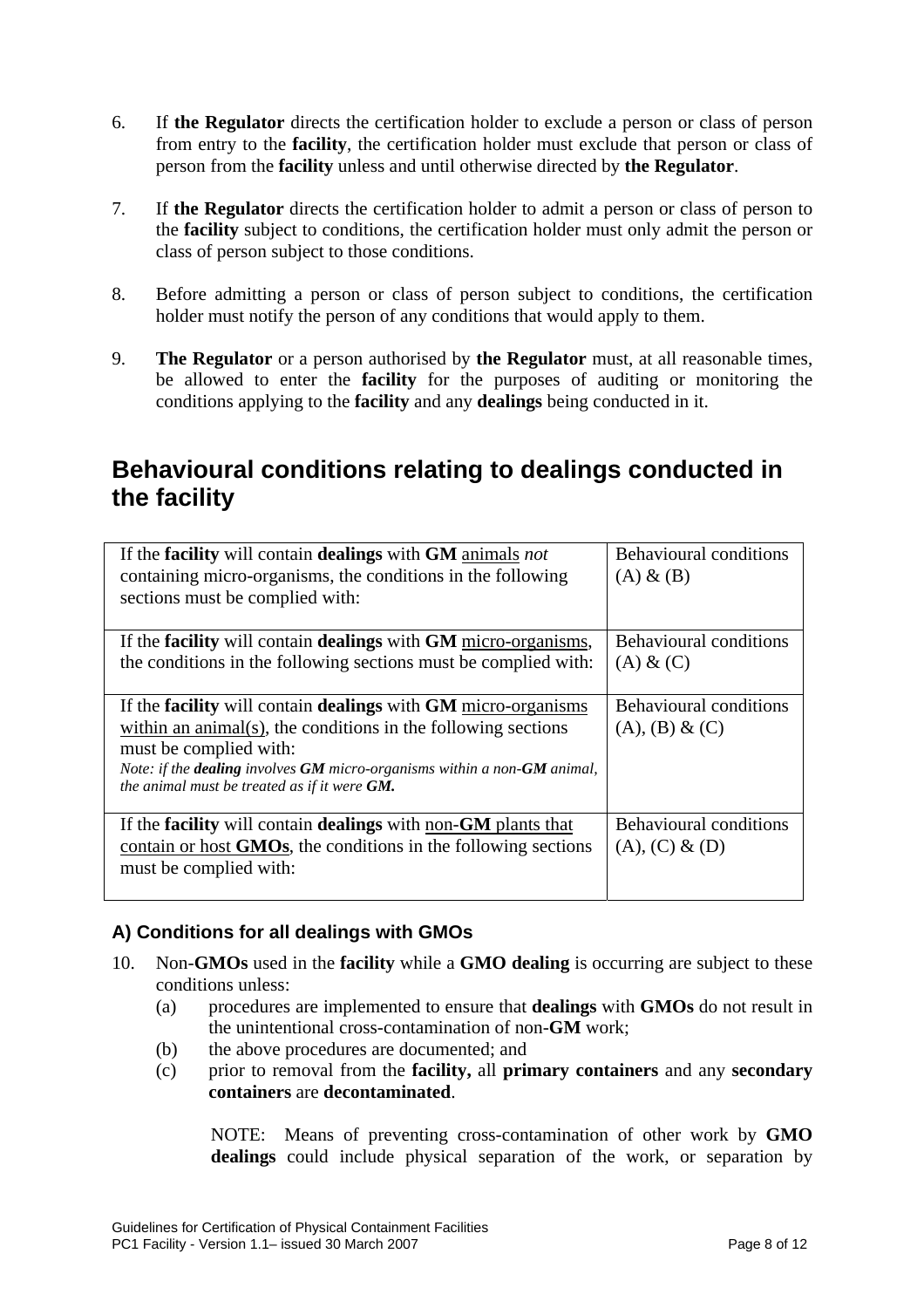working at different times and ensuring any contaminated surfaces are **decontaminated** prior to commencing work with non-**GMOs**.

- 11. **GMOs** requiring **PC1** containment must not be removed from the **facility** unless:
	- (a) they are to be transported to another containment **facility** certified by **the Regulator** to at least **PC1**;
	- (b) they are to be transported to another location for storage;
	- (c) they are to be transported to another location to be **decontaminated** prior to disposal;
	- (d) written permission has been given by **the Regulator** for transport to another destination within Australia; or
	- (e) subject to obtaining any required permits, they are to be transported to the Australian border for export.
- 12. **Decontamination** can be effected by: **autoclaving** or other heat treatment; chemical treatment; incineration; or by any other method approved in writing by **the Regulator**.

Incineration must be performed in a high temperature, high efficiency incinerator that has been approved by the relevant government authority in the jurisdiction where the incinerator is located.

NOTES: **Decontamination** can take place in the **facility** or at another location.

AS/NZS 2243.3 is a recommended source of information when selecting chemical disinfectant agents.

- 13. All **GMOs** and waste contaminated with **GMOs** being transported outside of the **facility**, including transport to storage outside the **facility**, must be transported in accordance with any transport guidelines and other relevant guidelines, issued by **the Regulator** and as in force from time to time.
- 14. **GMOs** or organisms containing **GMOs** may be stored outside the **facility** in a storage unit (freezer, fridge, controlled temperature room or other container). Access to the storage unit must be restricted or controlled to prevent unintentional release of **GMOs** into the **environment**.
- 15. In the case of Notifiable Low Risk Dealings, the notifying organisation must authorise the storage of **GMOs** outside of the **facility**.
- 16. **GMOs** or organisms containing **GMOs** being stored outside the **facility** must be stored in a labelled, **sealed**, **unbreakable primary container** to prevent the escape or release of the **GMO**.
- 17. Any real or suspected unintentional release of **GMOs** from the **facility**, including a spill or escape, must be reported to the **Regulator** as soon as reasonably possible.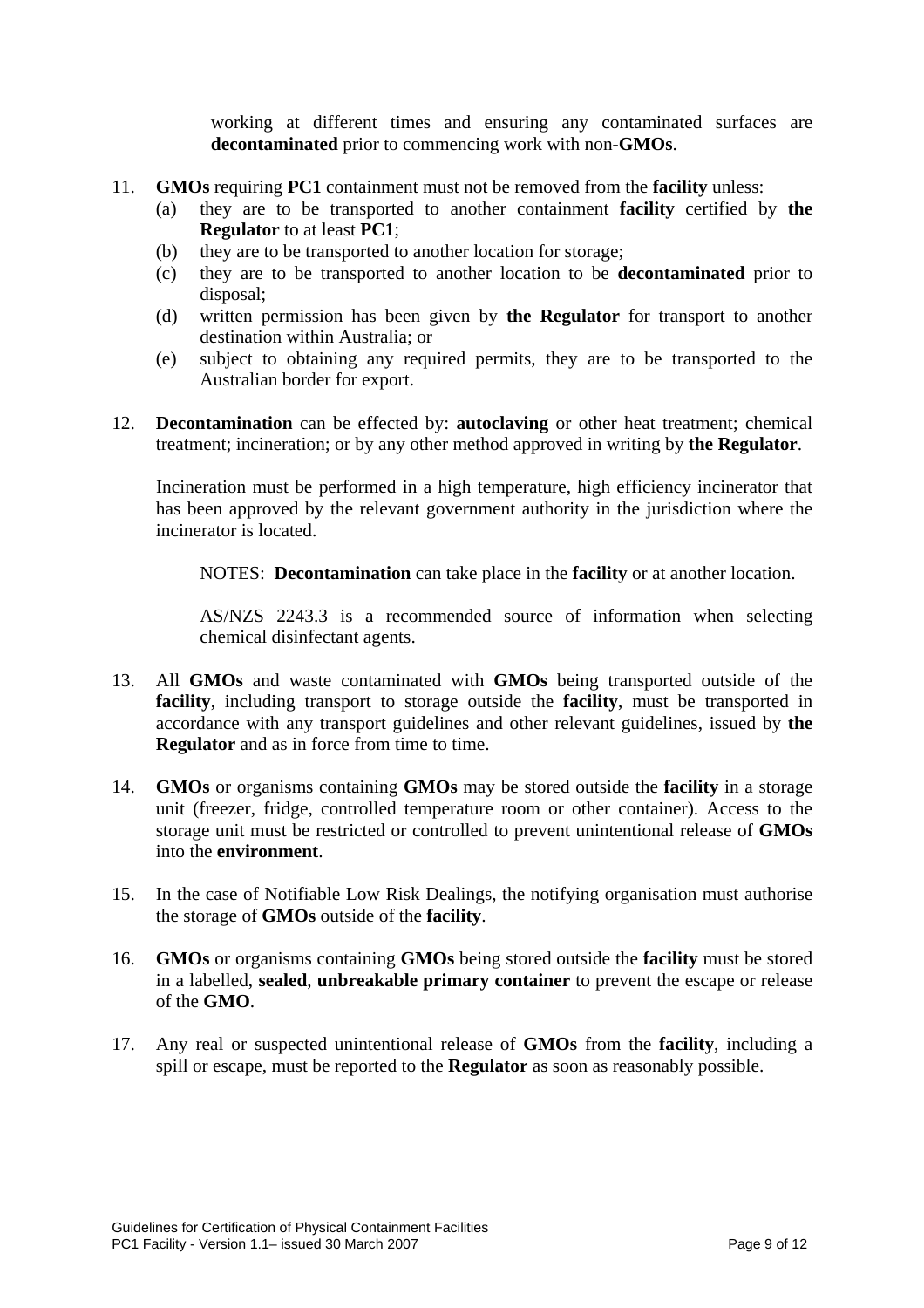#### **B) Conditions for all dealings involving animals**

- 18. Except during the entry and exit of personnel, supplies, or equipment, doors of the **facility** must be closed while **dealings** involving animals are contained there. Windows and doors must be locked when **facility** personnel are not in attendance.
- 19. When not being handled, the animals involved in **dealings** must be kept in containers or cages designed to prevent the escape of the animals being contained.

NOTE: The **facility** physical boundaries alone are not sufficient for containment.

- 20. All animal cages or containers must be labelled to enable identification of the animals being contained and to indicate the number of animals in the containers. Large animals must be marked so that they can be identified (eg. with a tattoo, permanent tag, microchip or permanent brand). A system of accounting for the animals in the **facility** must be used.
- 21. Handling of the animals involved in **dealings** and any experimental procedures conducted on the animals must be carried out in a way that minimises the chance of escape.
- 22. If an animal involved in **dealings** escapes within the **facility**, trapping devices must be used to capture the animal and the animal must be returned to its container or cage or euthanased.

#### **C) Conditions for all dealings with GM micro-organisms (including plants and animals containing GMOs)**

- 23. Precautions must be taken to minimise the production of **aerosols** where procedures involving **GMOs** are carried out on an open bench.
- 24. All cultures of **GMOs** must be labelled.

NOTE: Labelling assists the separation of **GM** work from non-**GM** work and enhances the control of **GMOs** within the **facility**.

25. All cultures of **GMOs** being stored inside the **facility** must be **sealed** during storage to prevent dissemination of the **GMOs**.

> NOTE: The type of containment necessary to prevent the **GMOs** from escaping will vary depending on the type of **GMO** being stored.

- 26. If any spills of **GMOs** occur outside the **facility**, the contaminated surfaces must be **decontaminated** as soon as reasonably possible.
- 27. A supply of disinfectants effective against the **GMOs** used in the **facility** must be available in the **facility** for **decontamination** purposes. Containers of disinfectants, including any solutions for **decontaminating** hands, must be clearly labelled with the contents and, where necessary, the expiry date. Solutions must not be used after the expiry date.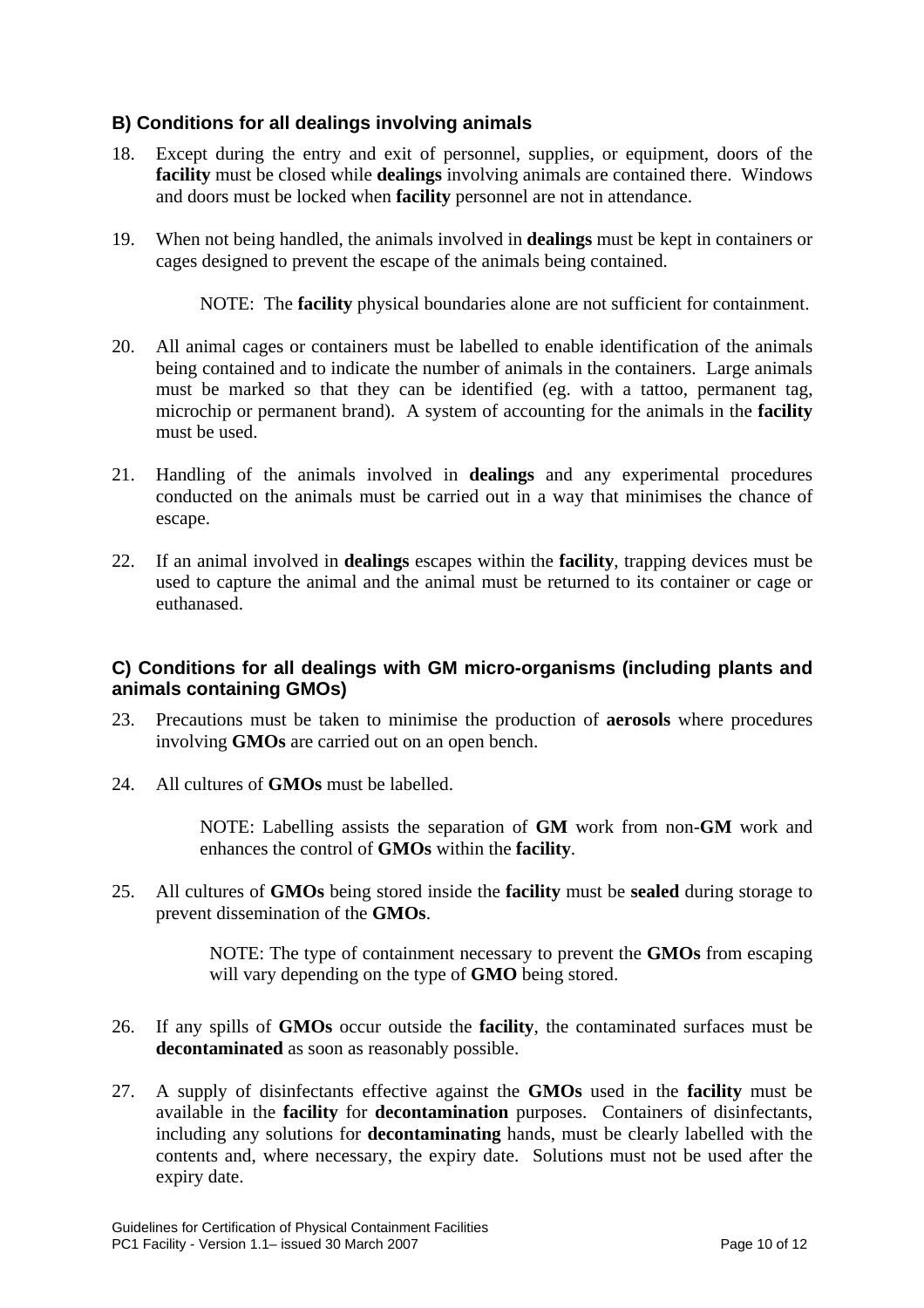- 28. Persons performing procedures with **GMOs** in the **facility** must wear protective clothing to protect the front part of the body from exposure to the **GMOs**.
- 29. Protective clothing must be removed before leaving the **facility** and disposed of or stored in the designated storage or hanging provisions. This condition does not apply if moving directly to another containment **facility**, certified to at least **PC1** by **the Regulator**, that is directly connected to the **facility** or is connected by a corridor that is not a public thoroughfare and in which there is negligible risk of cross-contamination should other personnel be encountered or contacted in the corridor.
- 30. Protective clothing contaminated or suspected to be contaminated with **GMOs** must be removed as soon as reasonably possible and **decontaminated** prior to reuse. Protective clothing that has not been contaminated with **GMOs** may be washed using normal laundry methods.
- 31. Work benches, surfaces and equipment where procedures involving **GMOs** have taken place must be **decontaminated** when the procedures are completed.

NOTE: This is to minimise any persistence of **GMOs** inside the **facility** and minimise cross-contamination with any other work.

- 32. **GMOs** must be **decontaminated** prior to disposal.
- 33. Carcasses of animals containing **GMOs** must be **decontaminated** by **autoclaving**, incineration or any other method approved in writing by **the Regulator**.
- 34. Liquid and solid wastes potentially containing **GMOs** must be **decontaminated** prior to disposal.
- 35. Any equipment that is, or may be, contaminated with **GMOs** must be **decontaminated** prior to being removed from the **facility**.
- 36. Persons who have been performing procedures with **GMOs** in the **facility** must **decontaminate** their hands before leaving the **facility**.

NOTE: This may include the use of soap and water, if appropriate.

#### **D) Conditions for all dealings with non-GM plants that contain or host GMOs**

- 37. Any effluent waste containing **GMOs**, including run off, must be **decontaminated** prior to release from the **facility**.
- 38. All plants and containers containing **GMOs** or **GM** material must be labelled. This may be achieved by labelling plants, containers or trays as relevant.

NOTE: Labelling enables the separation of **GM** work from non-**GM** work and enhances the control of **GMOs** within the **facility**.